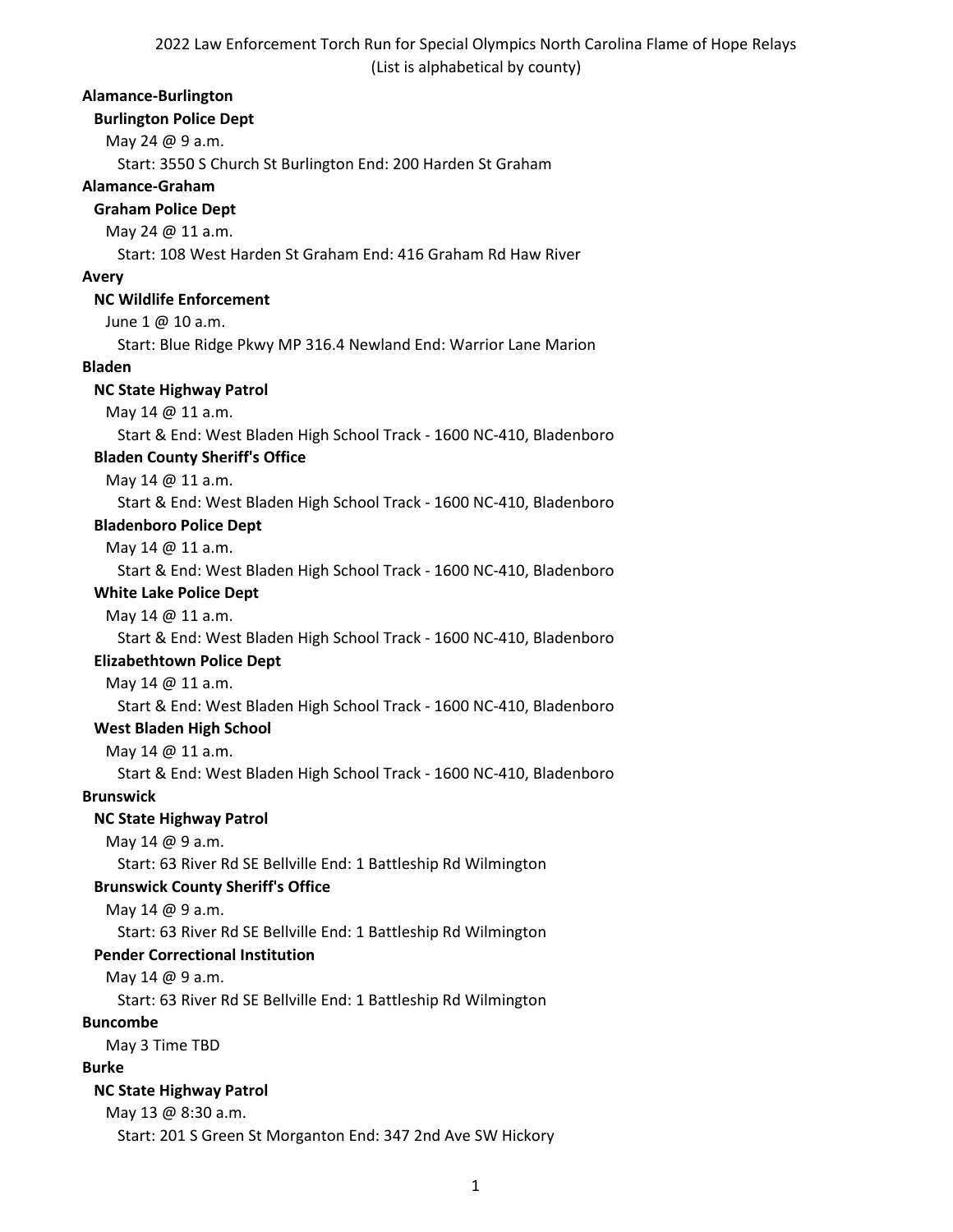#### **Burke County Sheriff's Office**

May 13 @ 8:30 a.m.

Start: 201 S Green St Morganton End: 347 2nd Ave SW Hickory

#### **Morganton Public Safety**

May 13 @ 8:30 a.m.

Start: 201 S Green St Morganton End: 347 2nd Ave SW Hickory

# **NC Dept of Public Safety**

May 13 @ 8:30 a.m.

Start: 201 S Green St Morganton End: 347 2nd Ave SW Hickory

#### **Cabarrus**

#### **Cabarrus County Sheriff's Office**

May 12 @ 8 a.m.

Start: 5945 Concord Pkwy S Concord End: 821 Cloverleaf Plaza Kannapolis

#### **Concord Police Dept**

May 12 @ 8 a.m.

Start: 5945 Concord Pkwy S Concord End: 821 Cloverleaf Plaza Kannapolis

#### **Carteret**

#### **NC State Highway Patrol**

May 6 @ 9 a.m.

Start: 300 N 12th Morehead City End: 3505 Arendall Morehead City

## **Morehead Police Dept**

May 6 @ 9 a.m.

Start: 300 N 12th Morehead City End: 3505 Arendall Morehead City

# **Carteret Correctional Institute**

May 6 @ 9 a.m.

Start: 300 N 12th Morehead City End: 3505 Arendall Morehead City

#### **Beaufort Police Dept**

May 6 @ 9 a.m.

Start: 300 N 12th Morehead City End: 3505 Arendall Morehead City

# **Pine Knoll Shores Police Dept**

May 6 @ 9 a.m.

Start: 300 N 12th Morehead City End: 3505 Arendall Morehead City

# **Carteret County Sheriff's Office**

May 6 @ 9 a.m.

Start: 300 N 12th Morehead City End: 3505 Arendall Morehead City

#### **NC Marine Fisheries**

May 6 @ 9 a.m.

Start: 300 N 12th Morehead City End: 3505 Arendall Morehead City

# **Newport Police Dept**

May 6 @ 9 a.m.

Start: 300 N 12th Morehead City End: 3505 Arendall Morehead City

# **Cherry Point US Marine Corp**

May 6 @ 9 a.m.

Start: 300 N 12th Morehead City End: 3505 Arendall Morehead City

#### **Catawba**

May 10-11 Time TBD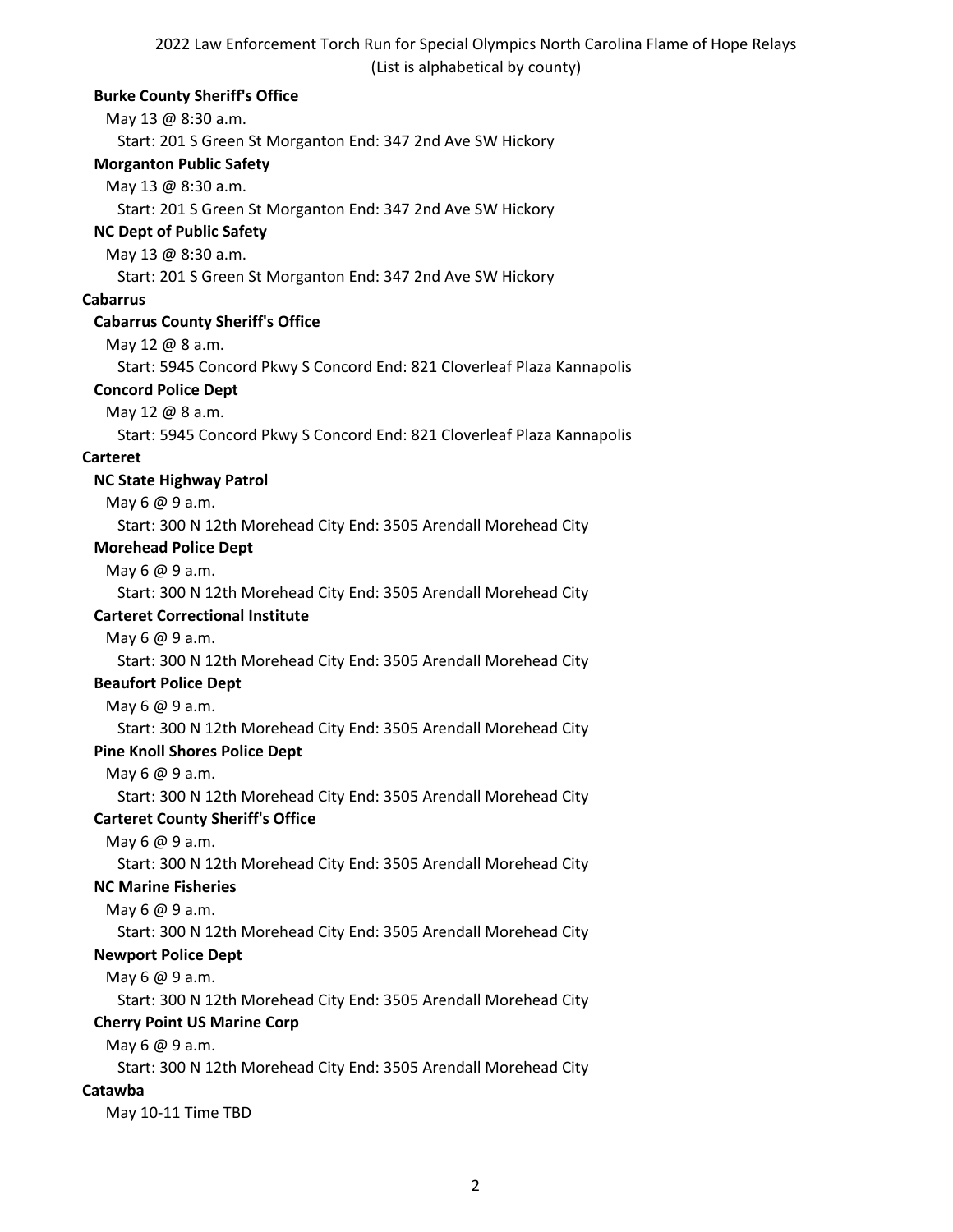## **Chatham**

**Chatham County Sheriff's Office** May 23 Time TBD **Cherokee NC State Highway Patrol** May 2 @ 10 a.m. Start: 557 Regal St Murphy End: Same **Cherokee County Sheriff's Office** May 2 @ 10 a.m. Start: 557 Regal St Murphy End: Same **Andrews Police Dept** May 2 @ 10 a.m. Start: 557 Regal St Murphy End: Same **Murphy Police Dept** May 2 @ 10 a.m. Start: 557 Regal St Murphy End: Same **Clay Clay County Sheriff's Office** May 2 @ 11 a.m. Start: 205 Yellow Jacket Dr Hayesville End: 295 Courthouse **NC State Highway Patrol** May 2 @ 11 a.m. Start: 205 Yellow Jacket Dr Hayesville End: 295 Courthouse **Columbus Whiteville Police Dept** May 14 @ 10 a.m. Start: 1326 Madison St Whiteville End: 106 Flowers Pridgen Dr Whiteville **NC Wildlife Enforcement** May 14 @ 10 a.m. Start: 1326 Madison St Whiteville End: 106 Flowers Pridgen Dr Whiteville **Craven NC State Highway Patrol** May 11 @ 9:30 a.m. Start: 210 E Front St New Bern End: 601 George St New Bern **New Bern Police Dept** May 11 @ 9:30 a.m. Start: 210 E Front St New Bern End: 601 George St New Bern **Cumberland Fayetteville Police Dept** May 20 Time TBD **Spring Lake Police Dept** April 23 Time TBD Start: 300 Ruth St Spring Lake End: Same Location **Davidson Davidson County Sheriff's Office** May 19 @ 7:30 p.m. Start: 2350 S Main St Lexington End: 918 Greensboro St Ext Lexington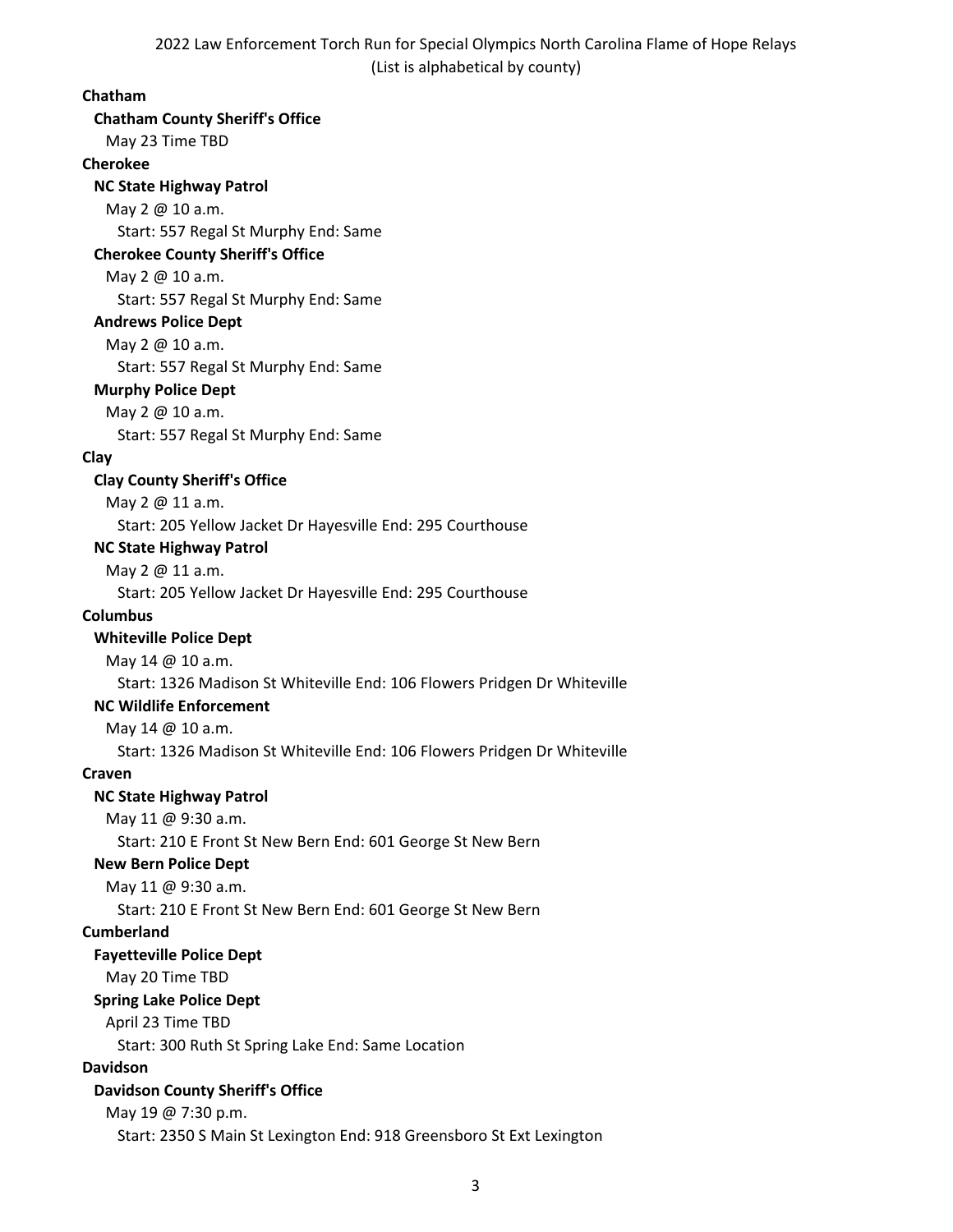#### **Lexington Police Dept**

May 19 @ 7:30 p.m.

Start: 2350 S Main St Lexington End: 918 Greensboro St Ext Lexington

## **NC Probation and Parole**

May 19 @ 7:30 p.m.

Start: 2350 S Main St Lexington End: 918 Greensboro St Ext Lexington

# **NC State Highway Patrol**

May 19 @ 7:30 p.m.

Start: 2350 S Main St Lexington End: 918 Greensboro St Ext Lexington

## **Davie**

May 16-17 Time TBD

# **Durham**

## **Durham County Sheriff's Office**

June 1 @ 8:15 a.m.

Start: 602 E Main St Durham End: 8100 Brier Creek Pkwy Raleigh

# **Durham Police Dept**

June 1 @ 8:15 a.m.

Start: 602 E Main St Durham End: 8100 Brier Creek Pkwy Raleigh

# **Forsyth**

# **Forsyth County Sheriff Office**

May 19 @ 11 a.m.

Start: 951 Ballpark Way Winston-Salem End: 500 Research Pkwy Winston Salem

# **Winston-Salem Police Dept**

# May 19 @ 11 a.m.

Bikes ridden from Yadkinville to Lewisville to meet Forsyth

#### **Gaston**

# **Gaston County Sheriff's Office**

May 20 @ 8 a.m.

Start: 2587 W Franklin Blvd Gastonia End: 3778 E Franklin Blvd Gastonia

# **Gaston Probation and Parole Dept**

May 20 @ 8 a.m.

Start: 2587 W Franklin Blvd Gastonia End: 3778 E Franklin Blvd Gastonia

# **NC State Highway Patrol**

May 20 @ 8 a.m.

Start: 2587 W Franklin Blvd Gastonia End: 3778 E Franklin Blvd Gastonia

# **Gastonia Police Dept**

May 20 @ 8 a.m.

Start: 2587 W Franklin Blvd Gastonia End: 3778 E Franklin Blvd Gastonia

# **Gaston County Police Dept**

May 20 @ 8 a.m.

Start: 2587 W Franklin Blvd Gastonia End: 3778 E Franklin Blvd Gastonia

# **Belmont Police Dept**

May 20 @ 8 a.m.

Start: 2587 W Franklin Blvd Gastonia End: 3778 E Franklin Blvd Gastonia

# **Ranlo Police Dept**

# May 20 @ 8 a.m.

Start: 2587 W Franklin Blvd Gastonia End: 3778 E Franklin Blvd Gastonia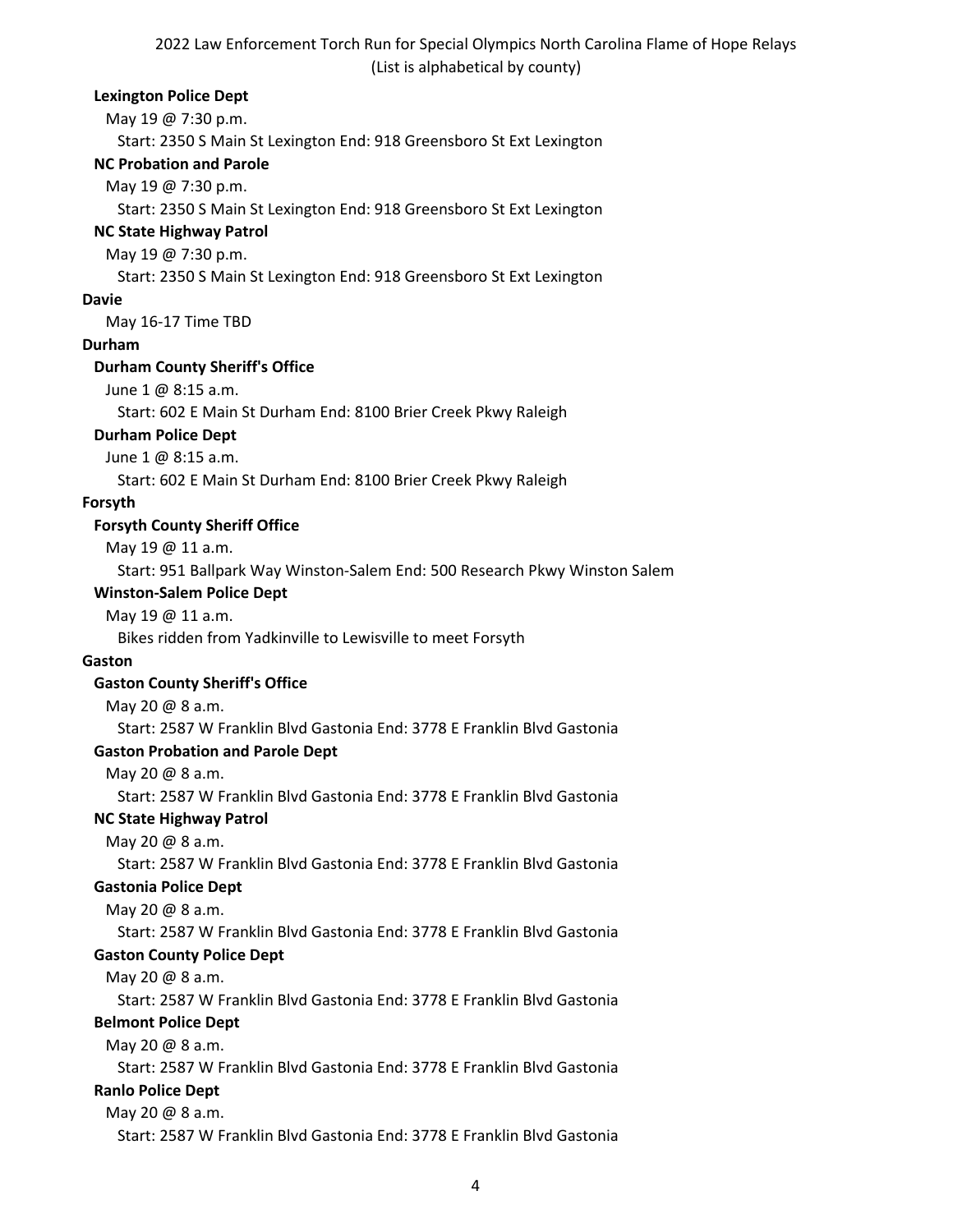#### **Mt Holly Police Dept**

May 20 @ 8 a.m.

Start: 2587 W Franklin Blvd Gastonia End: 3778 E Franklin Blvd Gastonia

#### **Guilford**

May 20-23 Time TBD

#### **Guilford-Greensboro**

## **Greensboro Police Dept**

May 23 @ 9 a.m.

Start: 3941 W Market St Greensboro End: 1 Police Plaza Greensboro

## **Guilford County Sheriff's Office**

May 23 @ 9 a.m.

Start: 3941 W Market St Greensboro End: 1 Police Plaza Greensboro

## **Guilford-High Point**

## **High Point Police Dept**

May 20 @ 8 a.m.

Start: 2937 S Main St High Point End:

## **Haywood**

## **NC State Highway Patrol**

May 3 @ 9:15 a.m.

Start: 9 South Main St Waynesville End: 550 Vance St

## **Haywood County Sheriff's Office**

May 3 @ 9:15 a.m.

Start: 9 South Main St Waynesville End: 550 Vance St

## **Waynesville Police Dept**

May 3 @ 9:15 a.m. Start: 9 South Main St Waynesville End: 550 Vance St

# **Canton Police Dept**

May 3 @ 9:15 a.m.

Start: 9 South Main St Waynesville End: 550 Vance St

# **Maggie Valley Police Dept**

May 3 @ 9:15 a.m.

Start: 9 South Main St Waynesville End: 550 Vance St

**Henderson**

# **NC State Highway Patrol**

May 27 @ 10 a.m.

Start: 200 Breckenridge St Henderson End: 3174 US 158

#### **Henderson Police Dept**

May 27 @ 10 a.m.

Start: 200 Breckenridge St Henderson End: 3174 US 158

# **Vance County Sheriff's Office**

May 27 @ 10 a.m.

Start: 200 Breckenridge St Henderson End: 3174 US 158

# **NC State Bureau of Investigations**

May 27 @ 10 a.m.

Start: 200 Breckenridge St Henderson End: 3174 US 158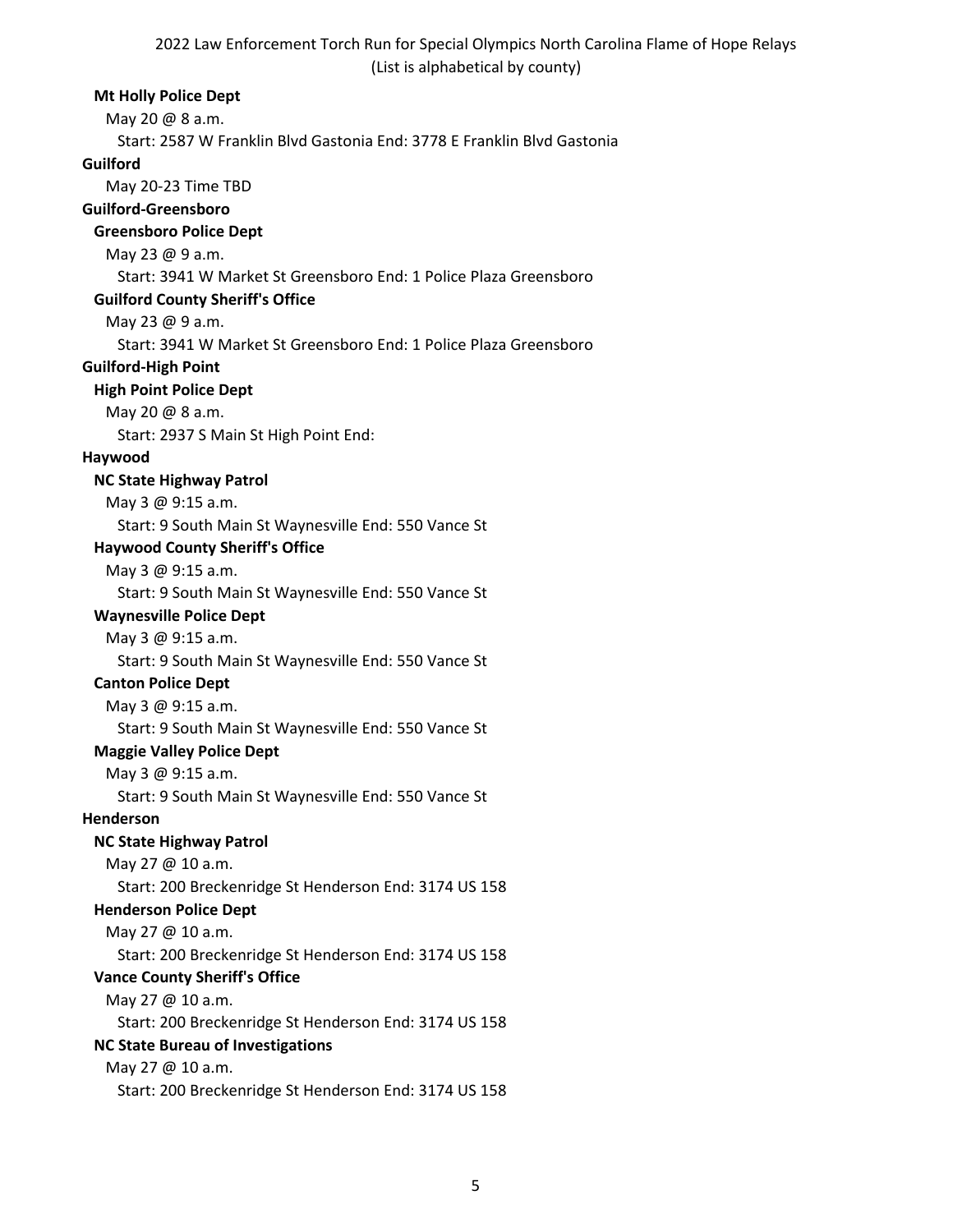**Hoke**

# **Hoke County Sheriff's Office** May 13 @ 9 a.m. Start: 505 S Bethel Rd Raeford End: 304 N Main St Raeford **Hyde Hyde County Sheriff's Office** May 6 @ 10 a.m. This relay will cross the Pamlico Sound on Wildlife boats **NC Wildlife Enforcement** May 6 @ 10 a.m. Start: Beach on Okracoke Island End: 278 Oyster Creek Rd Swan Quarter **Iredell**  May 12-13 Time TBD **Jackson Jackson County Sheriff's Office** May 2 @ 9:30 a.m. Start: 1 Keener St Sylva **NC State Highway Patrol** May 2 @ 9:30 a.m. Start: 1 Keener St Sylva **Sylva Police Dept** May 2 @ 9:30 a.m. Start: 1 Keener St Sylva **Western Carolina University Police Dept** May 2 @ 9:30 a.m. Start: 1 Keener St Sylva **Johnston NC State Highway Patrol**  May 24 @ 12:15 p.m. Start: 315 E 2nd St Clayton End: 12830 US 70 Business Hwy W Clayton **Clayton Police Dept** May 24 @ 12:15 p.m. Start: 315 E 2nd St Clayton End: 12830 US 70 Business Hwy W Clayton **Johnston County Sheriff's Office** May 24 @ 12:15 p.m. Start: 315 E 2nd St Clayton End: 12830 US 70 Business Hwy W Clayton **Lenoir Kinston Police Dept** May 17 @ 12:30 p.m. Start: 231 North Carolina Hwy 58 Kinston **Maury Correctional Institution** May 17 @ 12:30 p.m. Start: 231 North Carolina Hwy 58 Kinston **NC State Highway Patrol**  May 17 @ 12:30 p.m. Start: 231 North Carolina Hwy 58 Kinston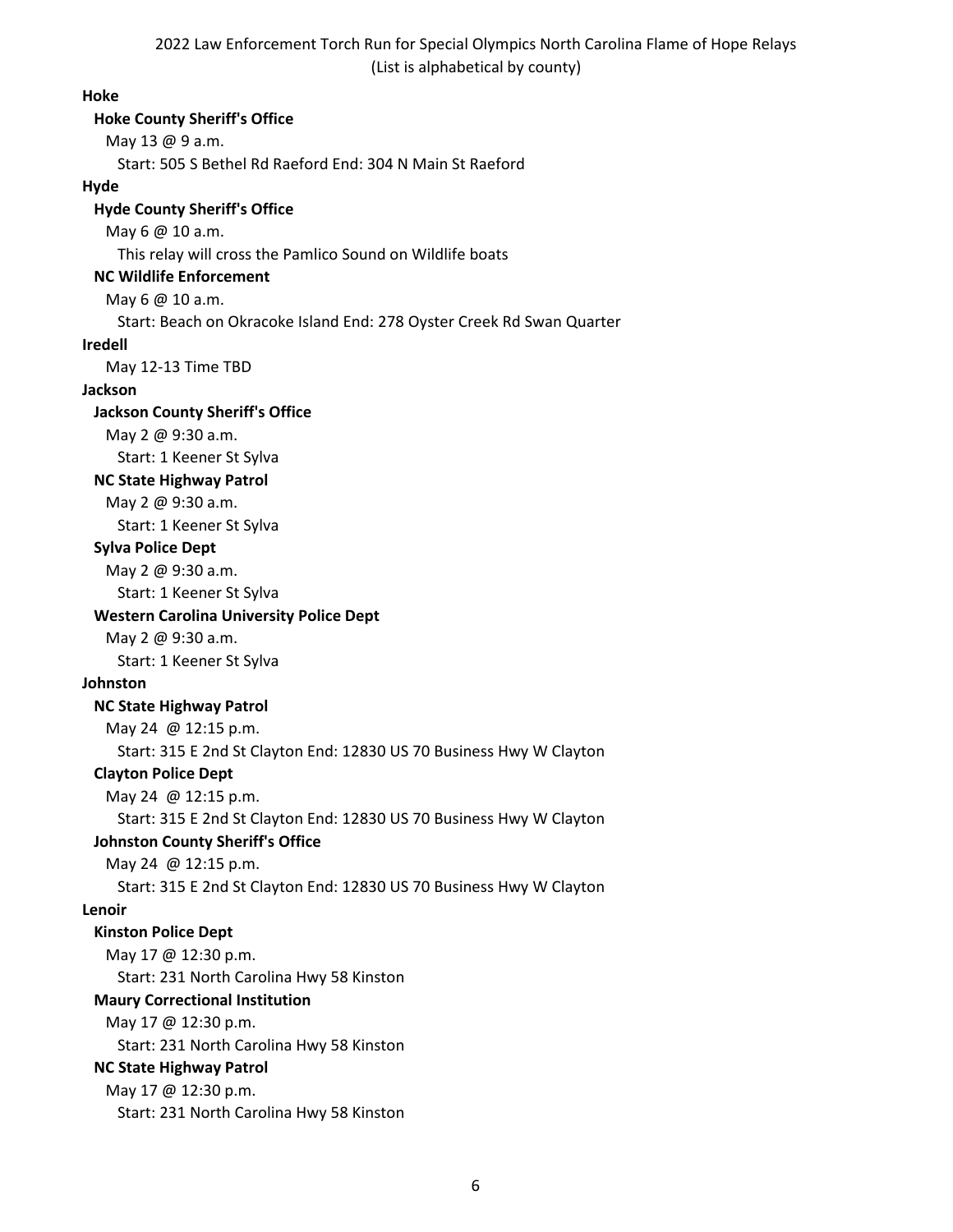#### **Macon**

May 2 Time TBD

#### **McDowell**

## **Marion Correctional Institute**

May 4 @ 10 a.m.

Start: 145 N Main St Marion End: Same Location

# **Marion Police Dept**

# May 4 @ 10 a.m.

Start: 145 N Main St Marion End: Same Location

#### **McDowell County Sheriff's Office**

May 4 @ 10 a.m.

Start: 145 N Main St Marion End: Same Location

## **McDowell Parks and Rec**

May 4 @ 10 a.m.

Start: 145 N Main St Marion End: Same Location

## **Mecklenburg**

# **Charlotte Mecklenburg Police Dept**

May 26 @ 9 a.m.

Start: 601 E Trade St Charlotte End: 410 S Mint St Charlotte

## **Moore**

# **NC Probation & Parole**

May 16 @ 8 a.m.

Start: 3600 Samarcnd Rd Jackson Springs End: Same Location

#### **NC Dept of Public Safety**

May 16 @ 8 a.m.

Start: 3600 Samarcnd Rd Jackson Springs End: Same Location

# **NC Wildlife Enforcement**

May 16 @ 8 a.m.

Start: 3600 Samarcnd Rd Jackson Springs End: Same Location

#### **Pinehurst Police Dept**

May 20 @ 3 p.m.

Start: 90 Woods Rd Pinehurst End: Same Location

# **NC Alcohol Law Enforcement**

May 16 @ 8 a.m.

Start: 3600 Samarcnd Rd Jackson Springs End: Same Location

# **NC State Bureau of Investigation**

May 16 @ 8 a.m.

Start: 3600 Samarcnd Rd Jackson Springs End: Same Location

#### **Aberdeen Police Dept**

May 21 @ 9 a.m.

Start: 1930 N Poplar St Southern Pines End: Same Location

#### **New Hanover**

# **New Hanover County Sheriff's Office**

May 10 @ 10 a.m.

Start: 3950 Juvenile Center Rd Castle Hayne End: 23 E Salisbury St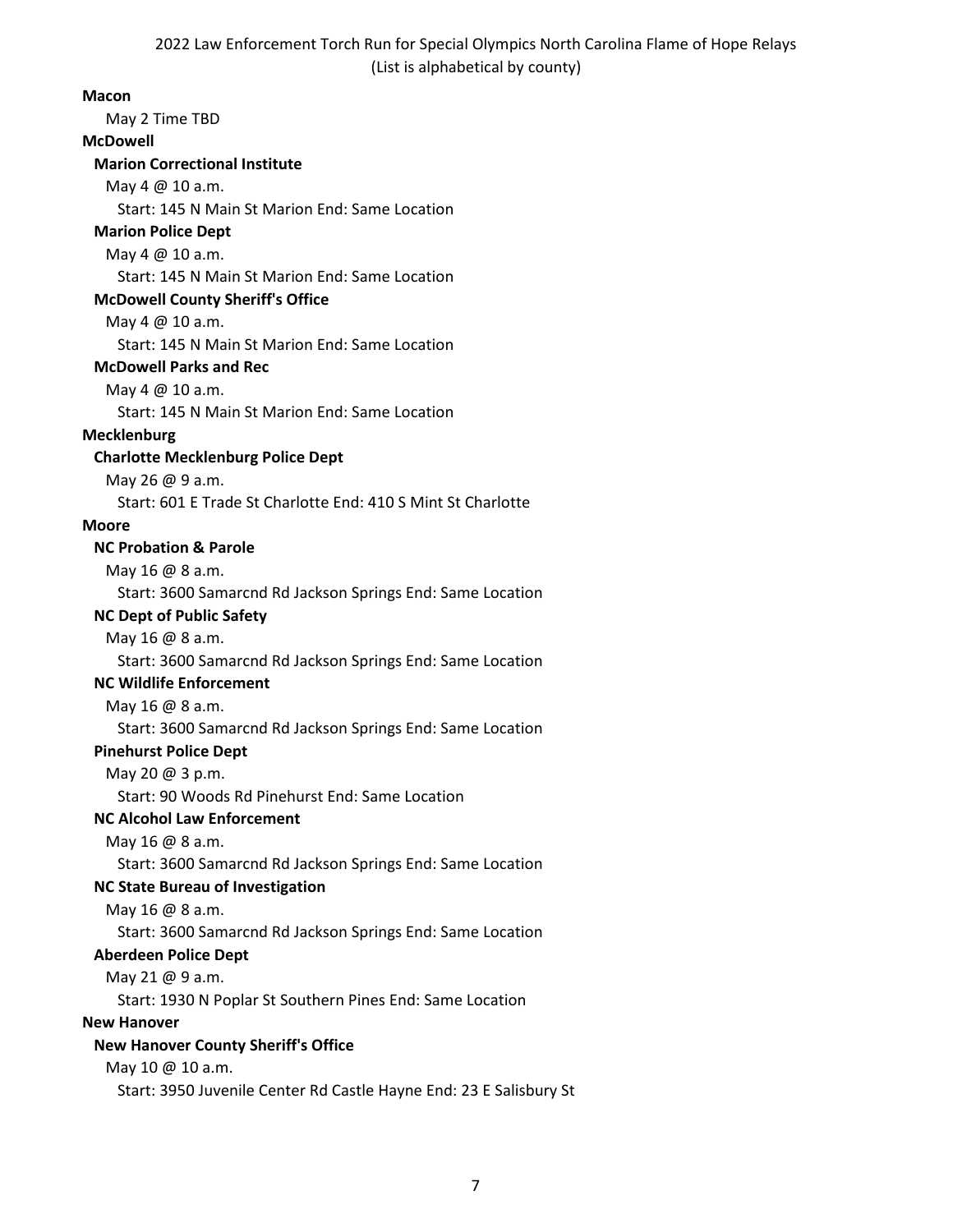## **Wrightsville Beach Police Dept**

May 10 @ 10 a.m. Start: 3950 Juvenile Center Rd Castle Hayne End: 23 E Salisbury St **Wilmington Police Dept** May 10 @ 10 a.m. Start: 3950 Juvenile Center Rd Castle Hayne End: 23 E Salisbury St **UNC at Wilmington Police Dept** May 10 @ 10 a.m. Start: 3950 Juvenile Center Rd Castle Hayne End: 23 E Salisbury St **Onslow-Holly Ridge Onslow County Sheriff's Office** May 6 @ 9 a.m. Start: Jacksonville End: 511 US17 N Holly Ridge **Onslow-Jacksonville Jacksonville Police Dept** May 6 @ 8:30 a.m. Start: 200 Marine Blvd Jacksonville End: 2394 Wilmington Hwy **Orange Chapel Hill Police Dept** May 31 @ 8 a.m. Start: 104 NC 54 Carrboro End: 1810 Fordham Blvd Chapel Hill **Orange County Sheriff's Office** May 31 @ 8 a.m. Start: 104 NC 54 Carrboro End: 1810 Fordham Blvd Chapel Hill **Carrboro Police Dept** May 31 @ 8 a.m. Start: 104 NC 54 Carrboro End: 1810 Fordham Blvd Chapel Hill **UNC Hospital Police Dept** May 31 @ 8 a.m. Start: 104 NC 54 Carrboro End: 1810 Fordham Blvd Chapel Hill **Pender NC State Highway Patrol** May 7 @ 7 a.m. Start: 151 Scotts Hill Medical St Wilmington End: **Dept of Public Safety** May 7 @ 7 a.m. Start: 151 Scotts Hill Medical St Wilmington End: **Pender County Sheriff's Office** May 7 @ 7 a.m. Start: 151 Scotts Hill Medical St Wilmington End: **Surf City Police Dept** May 7 @ 7 a.m. Start: 151 Scotts Hill Medical St Wilmington End: **Burgaw Police Dept** May 7 @ 7 a.m. Start: 151 Scotts Hill Medical St Wilmington End: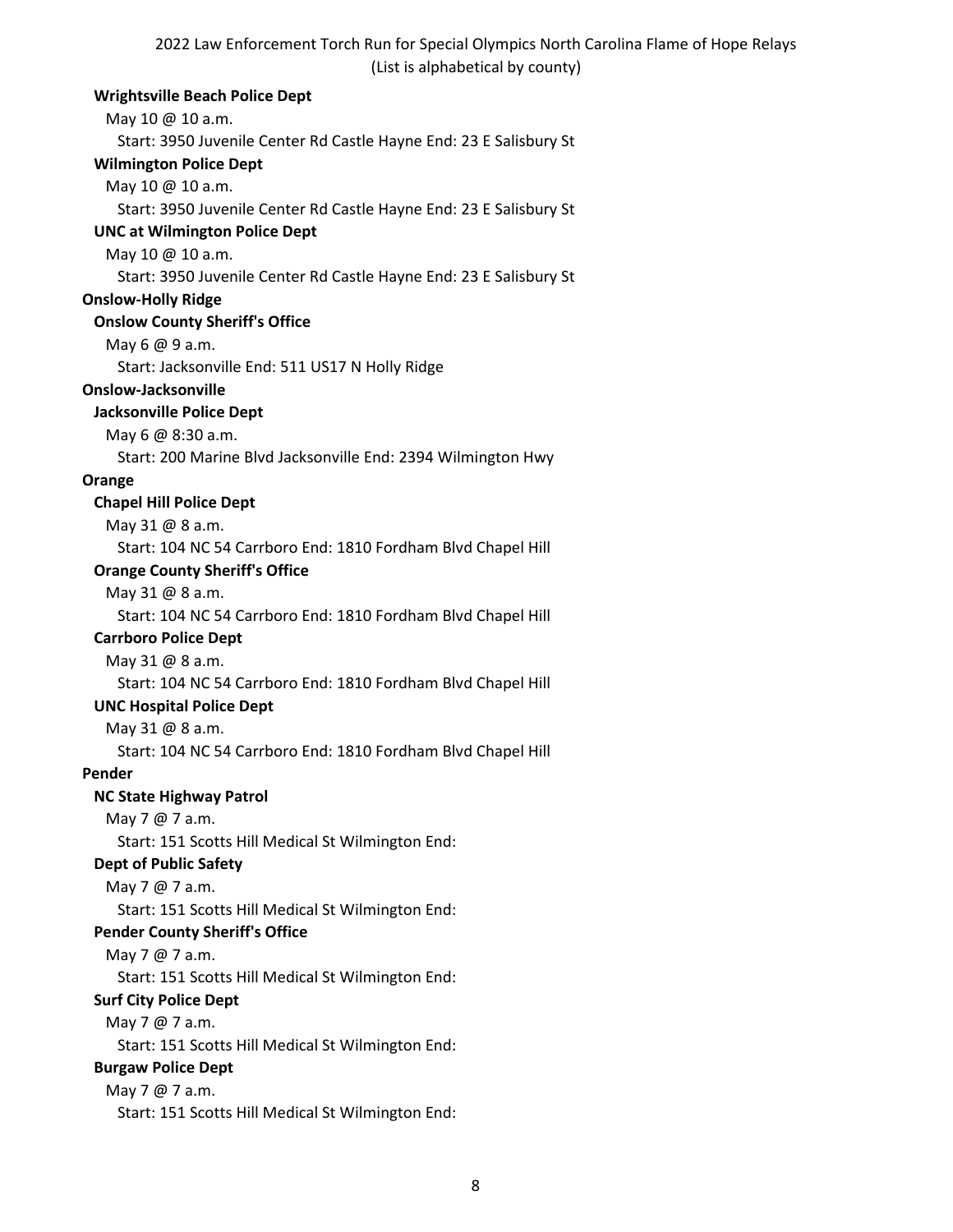**Holly Ridge Police Dept** May 7 @ 7 a.m. Start: 151 Scotts Hill Medical St Wilmington End: **Rowan Rowan County Sheriff's Office** May 17 @ 8 a.m. Start: 821 Cloverleaf Plaza Kannapolis End: 3410 S Main St Salisbury **Salisbury Police Dept** May 17 @ 10 a.m. Start: 3410 S Main St Salisbury End: 1700 N Main St Salisbury **Union Union County Sheriff's Office** May 5 @ 10 a.m. Start: 891 Beckett St Monroe End: 891 Beckett St Monroe **Monroe Police Dept** May 5 @ 10 a.m. Start: 891 Beckett St Monroe End: 891 Beckett St Monroe **Stallings Police Dept** May 5 @ 10 a.m. Start: 891 Beckett St Monroe End: 891 Beckett St Monroe **Waxhaw Police Dept** May 5 @ 10 a.m. Start: 891 Beckett St Monroe End: 891 Beckett St Monroe **Wingate Police Dept** May 5 @ 10 a.m. Start: 891 Beckett St Monroe End: 891 Beckett St Monroe **Wake Fuquay-Varina Police Dept** May 31 @ 9 a.m. Start: 205 Saunders St Apex End: 401 Old Honeycutt Rd Fuquay **Apex Police Dept** May 31 @ 9 a.m. Start: 205 Saunders St Apex End: 401 Old Honeycutt Rd Fuquay **Holly Springs Police Dept** May 31 @ 9 a.m. Start: 205 Saunders St Apex End: 401 Old Honeycutt Rd Fuquay **Wake-Knightdale Knightdale Police Dept** June 2 @ 10 a.m. Start: 7633 Knightdale Blvd End: 805 H&R Drive Knightdale **Wake-Raleigh NC State Highway Patrol** June 2 @ 2 p.m. Start: 3525 S Wilmington St Raleigh End: 218 W Cabarrus St Raleigh **Raleigh Police Dept** June 2 @ 2 p.m. Start: 3525 S Wilmington St Raleigh End: 218 W Cabarrus St Raleigh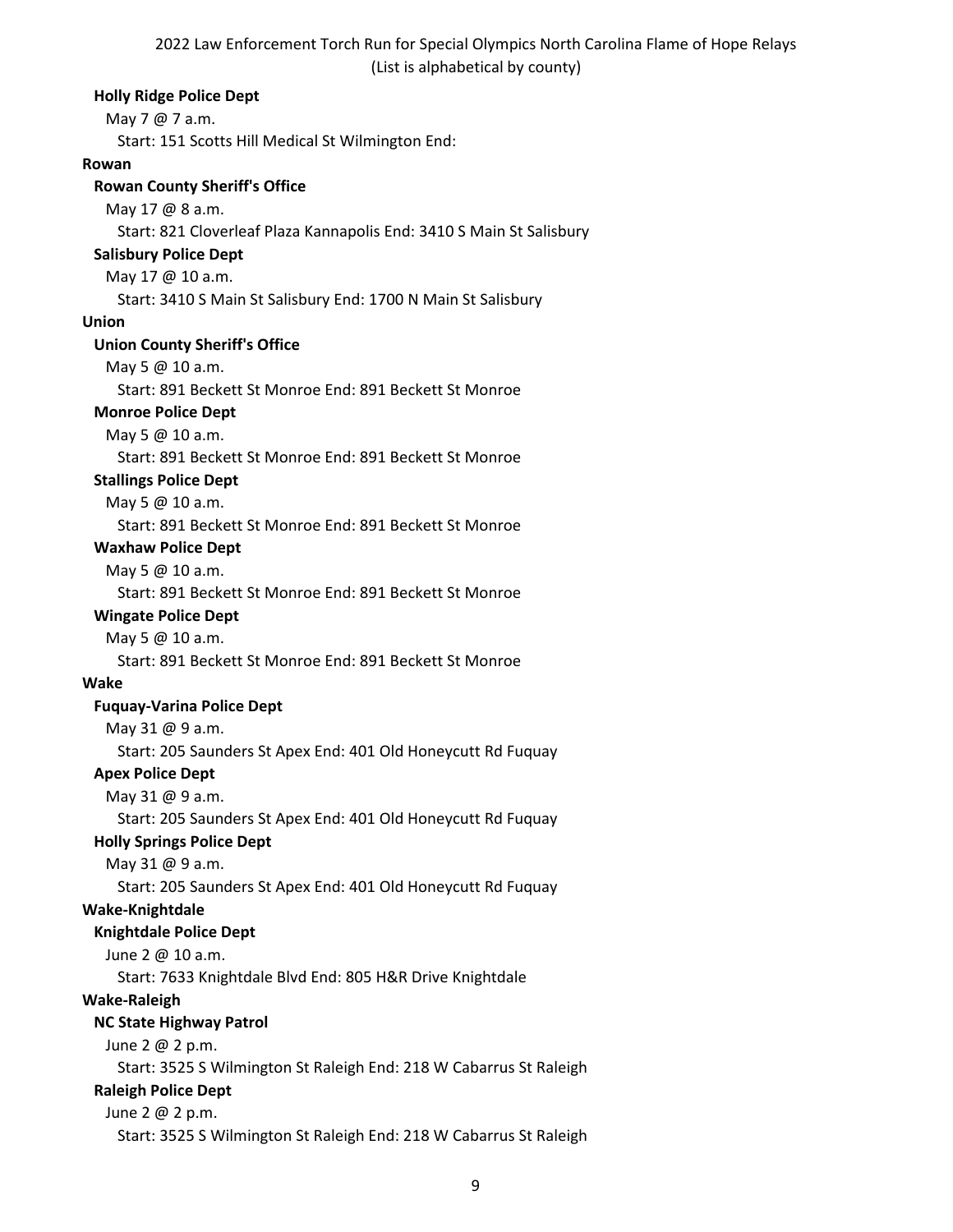## **NC State University Police Dept**

June 2 @ 2 p.m.

Start: 3525 S Wilmington St Raleigh End: 218 W Cabarrus St Raleigh

# **Wake-Wendell**

# **Central Prison**

June 2 @ 8 a.m.

Start: 805 H&R Drive Knightdale End: 4301 New Bern Ave Raleigh

## **Wake County Sheriff's Office**

June 2 @ 8 a.m.

Start: 805 H&R Drive Knightdale End: 4301 New Bern Ave Raleigh

## **Wake-Zebulon**

## **Zebulon Police Dept**

June 2 @ 7 a.m.

Start: 1001 N Arendall Ave Zebulon End: 1800 W Gannon Ave Zebulon

# **Watauga**

## **Appalachian State Police Dept**

May 11 @ 10 a.m.

Start: 416 Howard St Boone End: Same Location

# **Watauga County Sheriff's Office**

May 11 @ 10 a.m.

Start: 416 Howard St Boone End: Same Location

#### **Boone Police Dept**

May 11 @ 10 a.m.

Start: 416 Howard St Boone End: Same Location

#### **Wayne**

**Seymour Johnson Air Base**

May 18 @ 9 a.m.

#### **Goldsboro Police Dept**

May 18 @ 9 a.m.

#### **Wilkes**

#### **Wilkes County Sheriff's Office**

May 12 @ 9 a.m.

Start: 1328 S Collegiate Dr Wilkesboro End: 1922 W Park Dr North Wilkesboro

# **NC State Highway Patrol**

May 12 @ 9 a.m.

Start: 1328 S Collegiate Dr Wilkesboro End: 1922 W Park Dr North Wilkesboro

# **Wilkesboro Police Dept**

May 12 @ 9 a.m.

Start: 1328 S Collegiate Dr Wilkesboro End: 1922 W Park Dr North Wilkesboro **North Wilkesboro Police Dept**

May 12 @ 9 a.m.

Start: 1328 S Collegiate Dr Wilkesboro End: 1922 W Park Dr North Wilkesboro **Dept of Public Safety**

# May 12 @ 9 a.m.

Start: 1328 S Collegiate Dr Wilkesboro End: 1922 W Park Dr North Wilkesboro